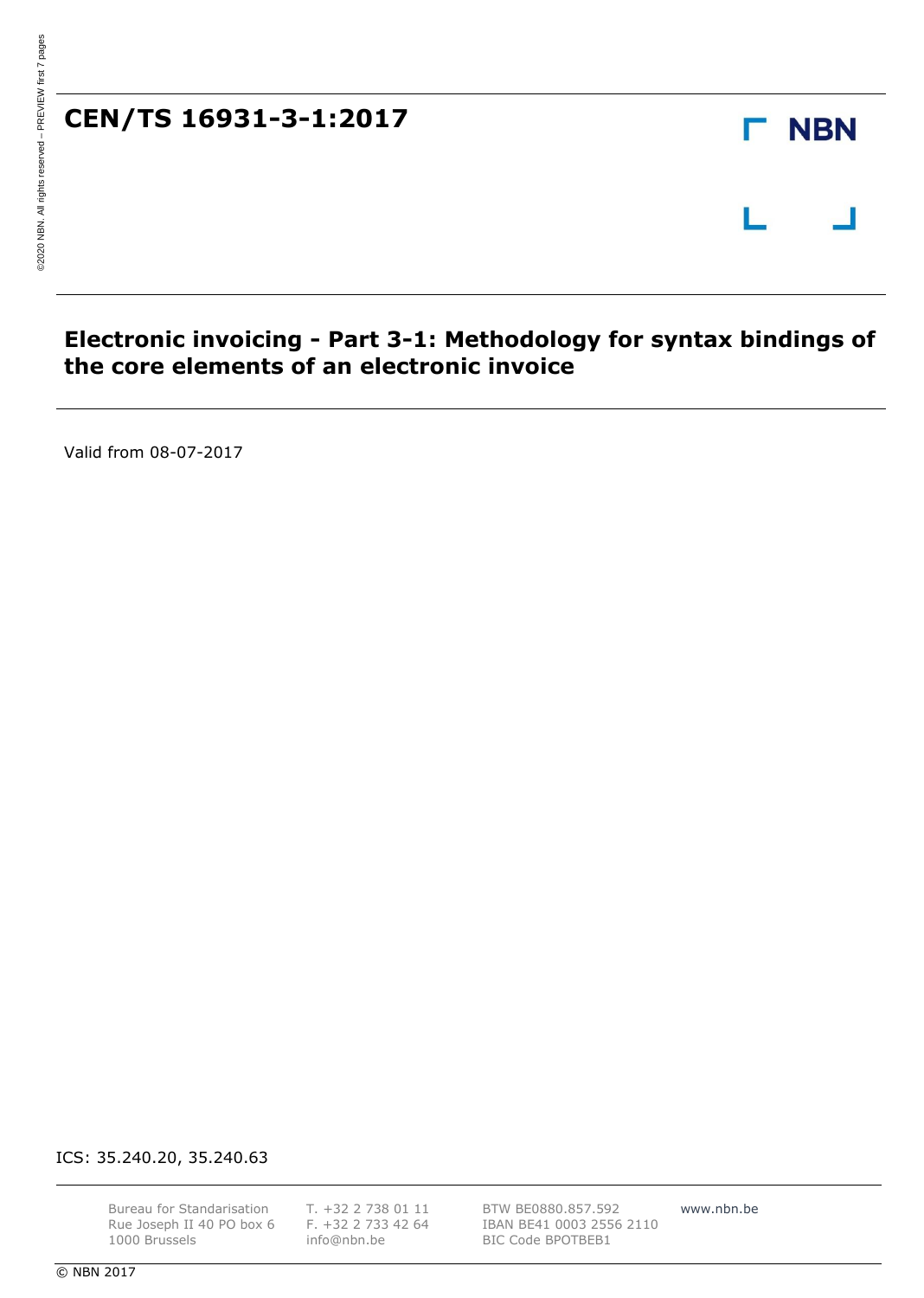@2020 NBN. All rights reserved - PREVIEW first 7 pages ©2020 NBN. All rights reserved – PREVIEW first 7 pages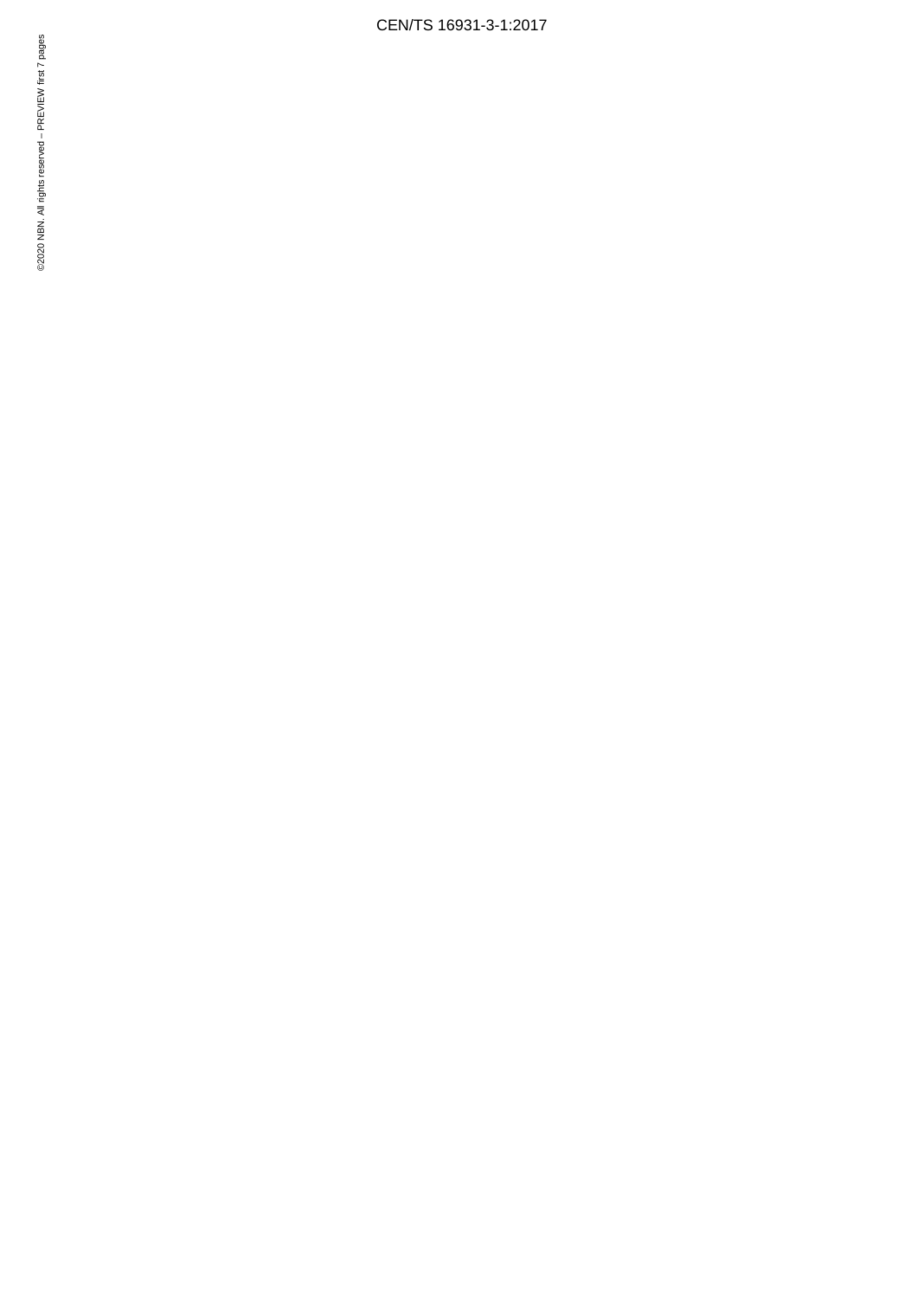# TECHNICAL SPECIFICATION SPÉCIFICATION TECHNIQUE TECHNISCHE SPEZIFIKATION

## **CEN/TS 16931-3-1**

July 2017

ICS 35.240.20; 35.240.63

English Version

## Electronic invoicing - Part 3-1: Methodology for syntax bindings of the core elements of an electronic invoice

Facturation électronique - Partie 3-1 : Méthodologie applicable aux correspondances syntaxiques des éléments essentiels d'un facture électronique

 Elektronische Rechnungsstellung - Teil 3-1: Methodik für die Umsetzung der Kernelemente einer elektronischen Rechnung in eine Syntax

This Technical Specification (CEN/TS) was approved by CEN on 14 May 2017 for provisional application.

The period of validity of this CEN/TS is limited initially to three years. After two years the members of CEN will be requested to submit their comments, particularly on the question whether the CEN/TS can be converted into a European Standard.

CEN members are required to announce the existence of this CEN/TS in the same way as for an EN and to make the CEN/TS available promptly at national level in an appropriate form. It is permissible to keep conflicting national standards in force (in parallel to the CEN/TS) until the final decision about the possible conversion of the CEN/TS into an EN is reached.

CEN members are the national standards bodies of Austria, Belgium, Bulgaria, Croatia, Cyprus, Czech Republic, Denmark, Estonia, Finland, Former Yugoslav Republic of Macedonia, France, Germany, Greece, Hungary, Iceland, Ireland, Italy, Latvia, Lithuania, Luxembourg, Malta, Netherlands, Norway, Poland, Portugal, Romania, Serbia, Slovakia, Slovenia, Spain, Sweden, Switzerland, Turkey and United Kingdom.



EUROPEAN COMMITTEE FOR STANDARDIZATION COMITÉ EUROPÉEN DE NORMALISATION EUROPÄISCHES KOMITEE FÜR NORMUNG

**CEN-CENELEC Management Centre: Avenue Marnix 17, B-1000 Brussels** 

© 2017 CEN All rights of exploitation in any form and by any means reserved worldwide for CEN national Members.

Ref. No. CEN/TS 16931-3-1:2017 E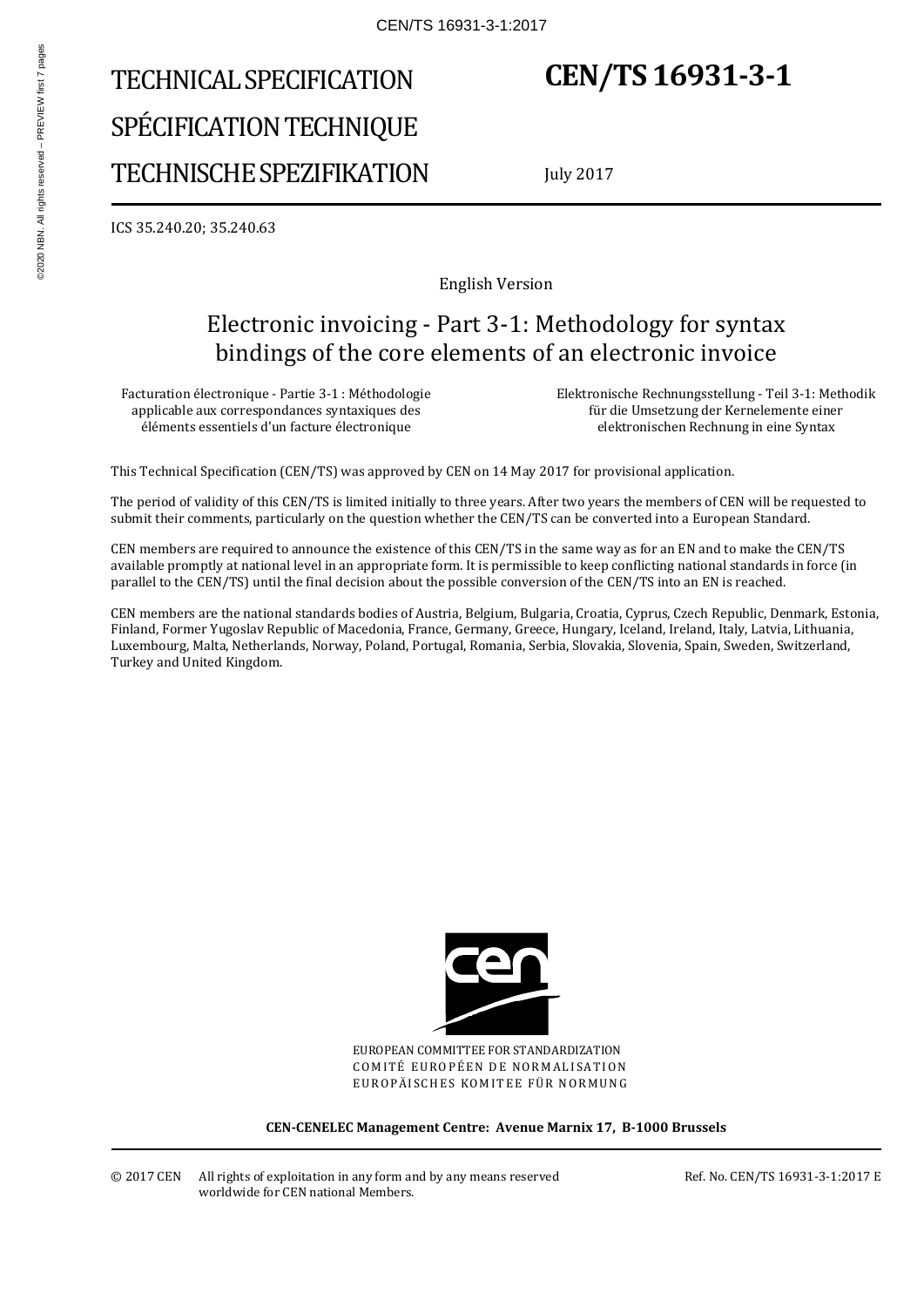#### CEN/TS 16931-3-1:2017

## CEN/TS 16931-3-1:2017 (E)

## **Contents**

| $\mathbf{1}$            |                                                                                                                                                                                                                                                                                                                                                                                            |  |  |
|-------------------------|--------------------------------------------------------------------------------------------------------------------------------------------------------------------------------------------------------------------------------------------------------------------------------------------------------------------------------------------------------------------------------------------|--|--|
| $\mathbf{2}$            |                                                                                                                                                                                                                                                                                                                                                                                            |  |  |
| 3                       |                                                                                                                                                                                                                                                                                                                                                                                            |  |  |
| $\overline{\mathbf{4}}$ | ${\bf Methodology}\textrm{ }\textrm{ }\textrm{ }\textrm{ }\textrm{ }\textrm{ }\textrm{ }\textrm{ }\textrm{ }\textrm{ }\textrm{ }\textrm{ }\textrm{ }\textrm{ }\textrm{ }\textrm{ }\textrm{ }\textrm{ }\textrm{ }\textrm{ }\textrm{ }\textrm{ }\textrm{ }\textrm{ }\textrm{ }\textrm{ }\textrm{ }\textrm{ }\textrm{ }\textrm{ }\textrm{ }\textrm{ }\textrm{ }\textrm{ }\textrm{ }\textrm{ $ |  |  |
| 4.1                     |                                                                                                                                                                                                                                                                                                                                                                                            |  |  |
| 4.2                     |                                                                                                                                                                                                                                                                                                                                                                                            |  |  |
| 4.3                     |                                                                                                                                                                                                                                                                                                                                                                                            |  |  |
| 4.4                     |                                                                                                                                                                                                                                                                                                                                                                                            |  |  |
| 4.5                     |                                                                                                                                                                                                                                                                                                                                                                                            |  |  |
| 4.6                     |                                                                                                                                                                                                                                                                                                                                                                                            |  |  |
| 4.7                     |                                                                                                                                                                                                                                                                                                                                                                                            |  |  |
| 4.8                     |                                                                                                                                                                                                                                                                                                                                                                                            |  |  |
| 5                       |                                                                                                                                                                                                                                                                                                                                                                                            |  |  |
| 5.1                     |                                                                                                                                                                                                                                                                                                                                                                                            |  |  |
| 5.2                     |                                                                                                                                                                                                                                                                                                                                                                                            |  |  |
| 5.3                     |                                                                                                                                                                                                                                                                                                                                                                                            |  |  |
| 5.4                     |                                                                                                                                                                                                                                                                                                                                                                                            |  |  |
| 5.5                     |                                                                                                                                                                                                                                                                                                                                                                                            |  |  |
|                         |                                                                                                                                                                                                                                                                                                                                                                                            |  |  |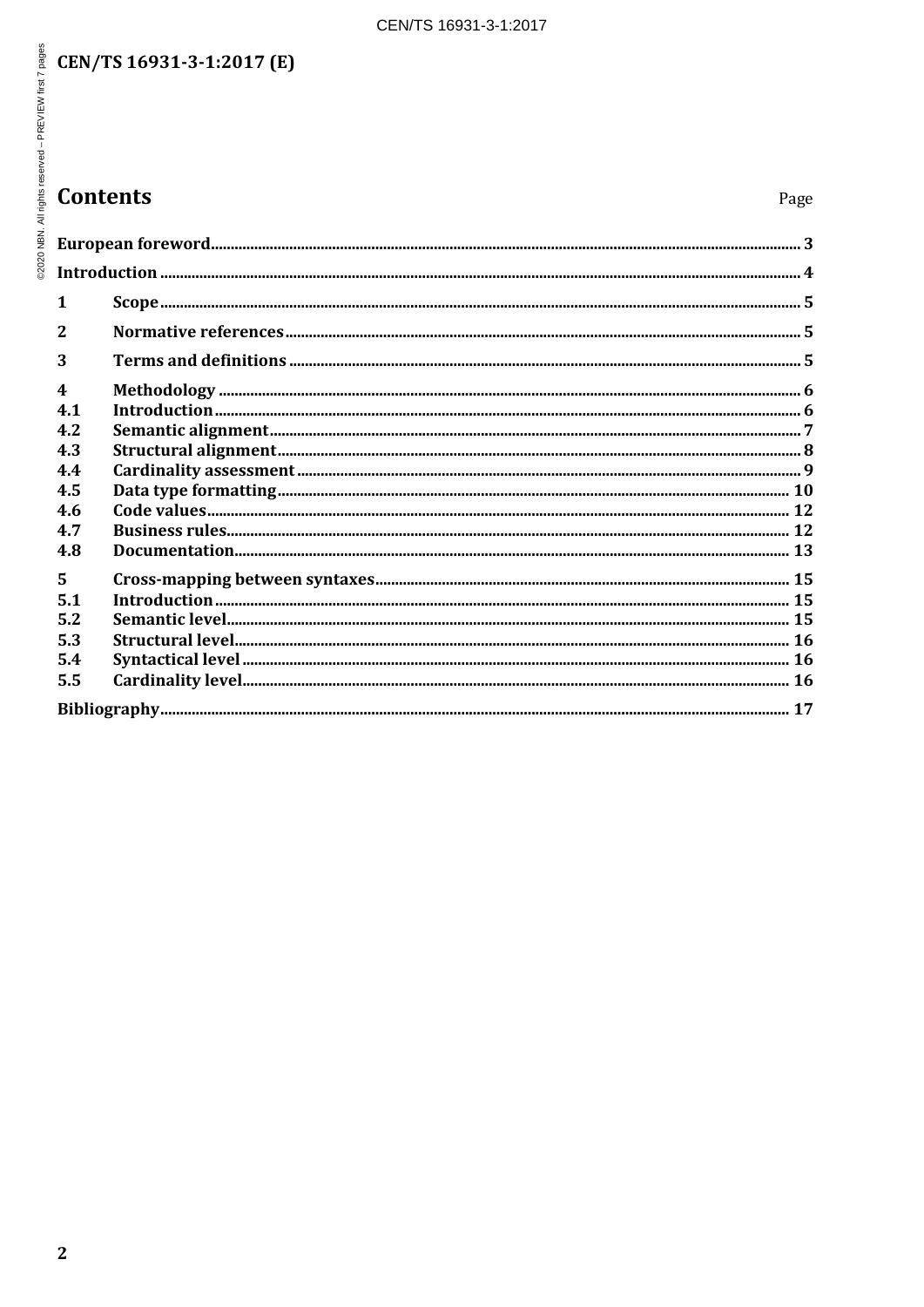## **European foreword**

This document (CEN/TS 16931-3-1:2017) has been prepared by Technical Committee CEN/TC 434 "Electronic invoicing", the secretariat of which is held by NEN.

Attention is drawn to the possibility that some of the elements of this document may be the subject of patent rights. CEN shall not be held responsible for identifying any or all such patent rights.

This document has been prepared under a mandate given to CEN by the European Commission and the European Free Trade Association.

This document is part of a set of documents, consisting of:

- EN 16931-1:2017, *Electronic invoicing — Part 1: Semantic data model of the core elements of an electronic invoice*;
- CEN/TS 16931-2:2017, *Electronic invoicing — Part 2: List of syntaxes that comply with EN 16931-1*;
- CEN/TS 16931-3-1:2017, *Electronic invoicing — Part 3-1: Methodology for syntax bindings of the core elements of an electronic invoice*;
- CEN/TS 16931-3-2:2017, *Electronic invoicing — Part 3-2: Syntax binding for ISO/IEC 19845 (UBL 2.1) invoice and credit note*;
- CEN/TS 16931-3-3:2017, *Electronic invoicing — Part 3-3: Syntax binding for UN/CEFACT XML Industry Invoice D16B*;
- CEN/TS 16931-3-4:2017, *Electronic invoicing — Part 3-4: Syntax binding for UN/EDIFACT INVOIC D16B*;
- CEN/TR 16931-4:2017, *Electronic invoicing — Part 4: Guidelines on interoperability of electronic invoices at the transmission level*;
- CEN/TR 16931-5:2017, *Electronic invoicing — Part 5: Guidelines on the use of sector or country extensions in conjunction with EN 16931-1, methodology to be applied in the real environment*;
- FprCEN/TR 16931-6:2017, *Electronic invoicing — Part 6: Result of the test of EN 16931-1 with respect to its practical application for an end user*.

According to the CEN/CENELEC Internal Regulations, the national standards organisations of the following countries are bound to announce this Technical Specification: Austria, Belgium, Bulgaria, Croatia, Cyprus, Czech Republic, Denmark, Estonia, Finland, Former Yugoslav Republic of Macedonia, France, Germany, Greece, Hungary, Iceland, Ireland, Italy, Latvia, Lithuania, Luxembourg, Malta, Netherlands, Norway, Poland, Portugal, Romania, Serbia, Slovakia, Slovenia, Spain, Sweden, Switzerland, Turkey and the United Kingdom.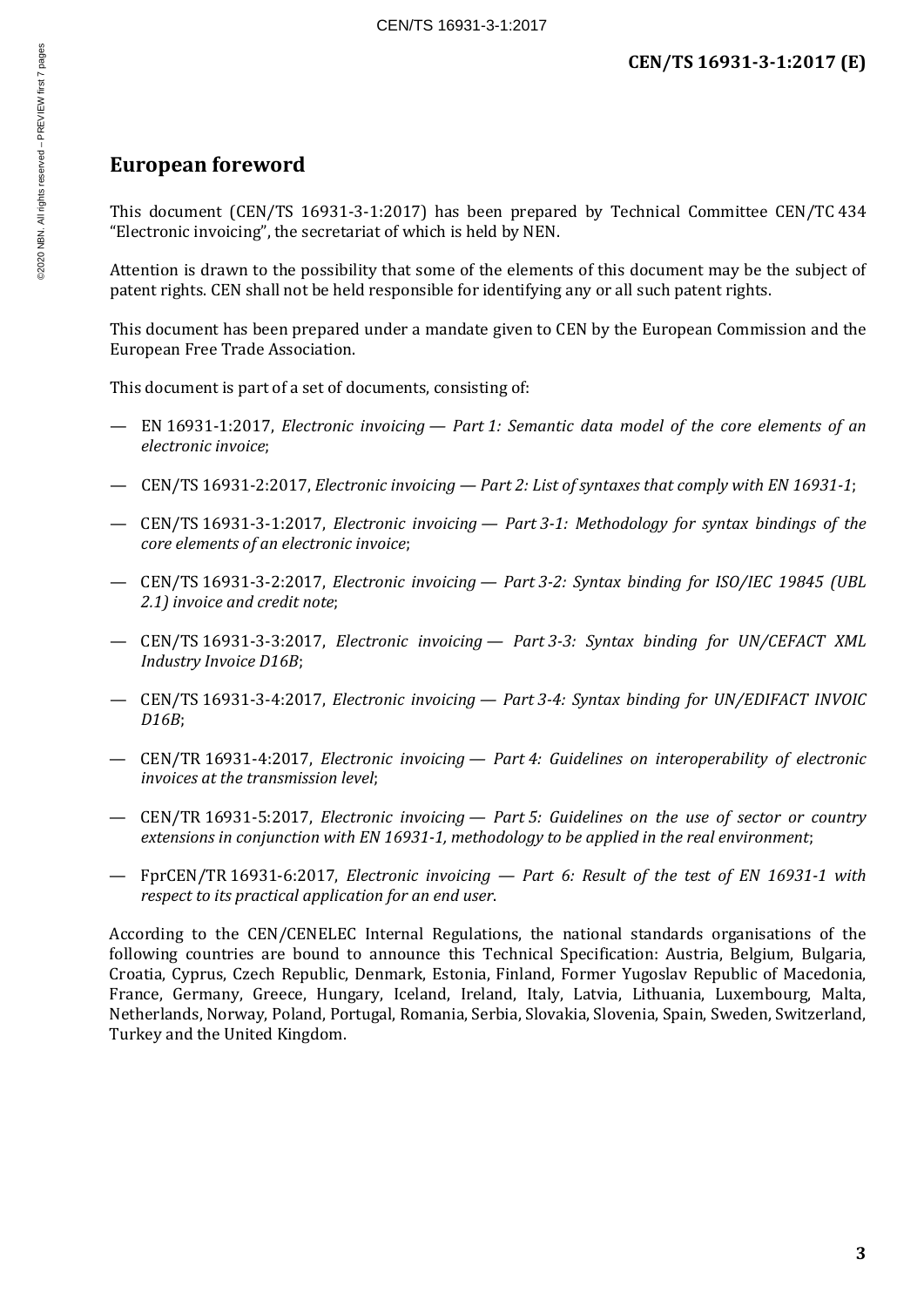## **Introduction**

The European Commission estimates that "The mass adoption of e-invoicing within the EU would lead to significant economic benefits and it is estimated that moving from paper to e-invoices will generate savings of around EUR 240 billion over a six-year period"<sup>[1](#page--1-18)</sup>). Based on this recognition "The Commission" wants to see e-invoicing become the predominant method of invoicing by 2020 in Europe."

As a means to achieve this goal, Directive 2014/55/EU [5] on electronic invoicing in public procurement aims at facilitating the use of electronic invoices by economic operators when supplying goods, works and services to the public administration. In particular, it sets out the legal framework for the establishment of a European Standard (EN 16931-1) for the semantic data model of the core elements of an electronic invoice.

The semantic data model of the core elements of an electronic invoice – the core invoice model – as described in EN 16931-1 is based on the proposition that a limited, but sufficient set of information elements can be defined that supports generally applicable invoice-related functionalities.

In line with Directive 2014/55/EU [5], all contracting authorities and contracting entities in the EU will be obliged to receive and process an e-invoice as long as it contains all of the core elements of an invoice defined in EN 16931-1 and provided that it is represented in any of the syntaxes identified in the related Technical Specification CEN/TS 16931-2 "List of syntaxes that comply with EN 16931-1". This CEN Technical Specification CEN/TS 16931-3-1:2017 defines the method by which the core elements of the invoice should be mapped to a syntax. Subsequent CEN Technical Specifications apply this method and map the core invoice model to syntaxes such as UBL (CEN/TS 16931-3-2), UN/CEFACT XML (CEN/TS 16931-3-3) and the ISO 9735 series (UN/EDIFACT) (CEN/TS 16931-3-4).

By ensuring interoperability of electronic invoices, the European standard and its ancillary European standardization deliverables will serve to remove market barriers and obstacles to trade deriving from the existence of different national rules and standards – and thus contribute to the goals set by the European Commission.

j

<sup>1)</sup> [http://eur-lex.europa.eu/LexUriServ/LexUriServ.do?uri=COM:2010:0712:FIN:en:PDF.](http://eur-lex.europa.eu/LexUriServ/LexUriServ.do?uri=COM:2010:0712:FIN:en:PDF)